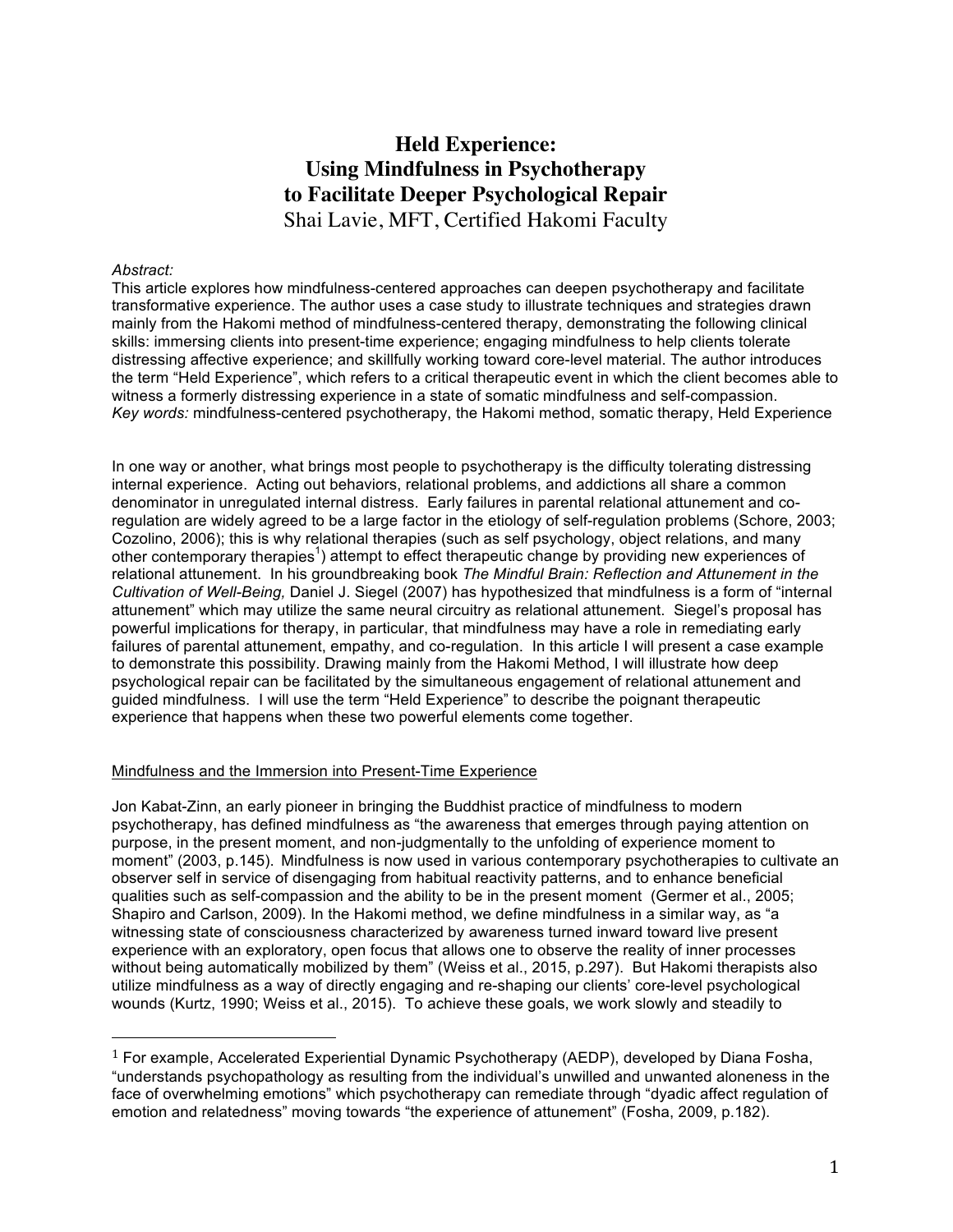strengthen the following elements: the therapeutic alliance and relational attunement, the client's ability to be with present-time experience, the client's sense of internal strength, and the client's ability to be mindful of difficult experience. Let us now look to a case example:

*Carla, a 42-year old fitness trainer, bemoans that she is "addicted" to Facebook. "I look at my iPhone to check the time, then I see new postings from friends, and before I know it, an hour has gone by." Carla is an eager client. But if I'm not careful, she can talk away the whole therapy hour, with a sense of not having gotten anywhere.*

*"This is just what I do", she says with frustration. "When I'm anxious I just talk, talk, talk… that is, when I'm not doing Facebook or eating junk food."*

*I have worked hard to help Carla become more aware of her bodily experience. I often ask her to describe in detail the sensations she is feeling, and to track how these sensations change from moment to moment. "When you feel anxious, how do you notice that in your body? Do you feel different sensations in your belly, your chest, your jaws, other places? How would describe these sensations? When you feel more calm, what in your body tells you so?" We take time to slowly study these internal experiences.*

When we become aware of bodily sensations, we are engaging parts of the brain responsible for interoception, or inward sensing, which include the ventral medial prefrontal cortex (VMPFC), the insula, and the somatosensory cortices (Damasio, 1994; Fogel, 2009). The VMPFC and other medial prefrontal areas, along with the insula, help regulate the limbic ("emotional") brain: they wire with the limbic brain structures (such as the amygdala and the cingulate) where complex emotions are processed, and they work together to help modulate arousal levels, guide appropriate actions, and inhibit emotional expression (Fogel, 2009; Schore, 2009). These medial prefrontal regions are also deeply implicated in our capacity to be aware of our own feelings and the feelings of others (Siegel, 2007). According to Daniel Siegel's theory of the mindful brain, when we practice mindfulness of emotional and bodily experience, we are literally building new neural pathways between the middle parts of the prefrontal cortex and the limbic brain (2007). These new neural pathways enhance our ability to self-soothe in the face of internal distress, and to tolerate strong emotions without acting out. Badenoch (2008) has explained these brain dynamics in a very helpful way:

"When our limbic circuits do not have strong integration with the middle prefrontal region, we are vulnerable to wide and sudden swings of emotion as limbic-based perceptual biases, rooted in implicit memory, repeatedly respond to internal and external triggers… When we mindfully attend to our state, we can sense the movement of emotional through both our subjective state and the flow of energy in our body. In this way, regulation of the body and of emotion go hand in hand. As middle prefrontal integration increases, the pathway between limbic activation and emotional response lengthens and becomes more complex, conferring a greater ability to keep our feelings from going to extremes. As this capacity strengthens, emotional responses will more quickly and easily return to balance even in the face of stress" (p.30).

In the Hakomi method, we build these new neural networks by continually endeavoring to immerse our client into their body's present-time experience (Kurtz, 1990; Weiss et al., 2015). The body's experience is often a new language for clients. We study *impulses* as they are experienced as subtle contractions in muscle tissue. We track *sensations* such as tingling, pulsing, and warmth. And we reference more complex *sensory qualities* such as spaciousness and compression. We might initially engage this new language of bodily experience to help clients immerse more deeply into experiences of calm, stability, aliveness, or other "resources." As we go forward, we begin to engage experiences that are more troubling for our clients, moving towards deeper psychological repair and a greater experience of wholeness.

"Held Experience": Engaging Mindfulness to Help Clients Tolerate Internal Distress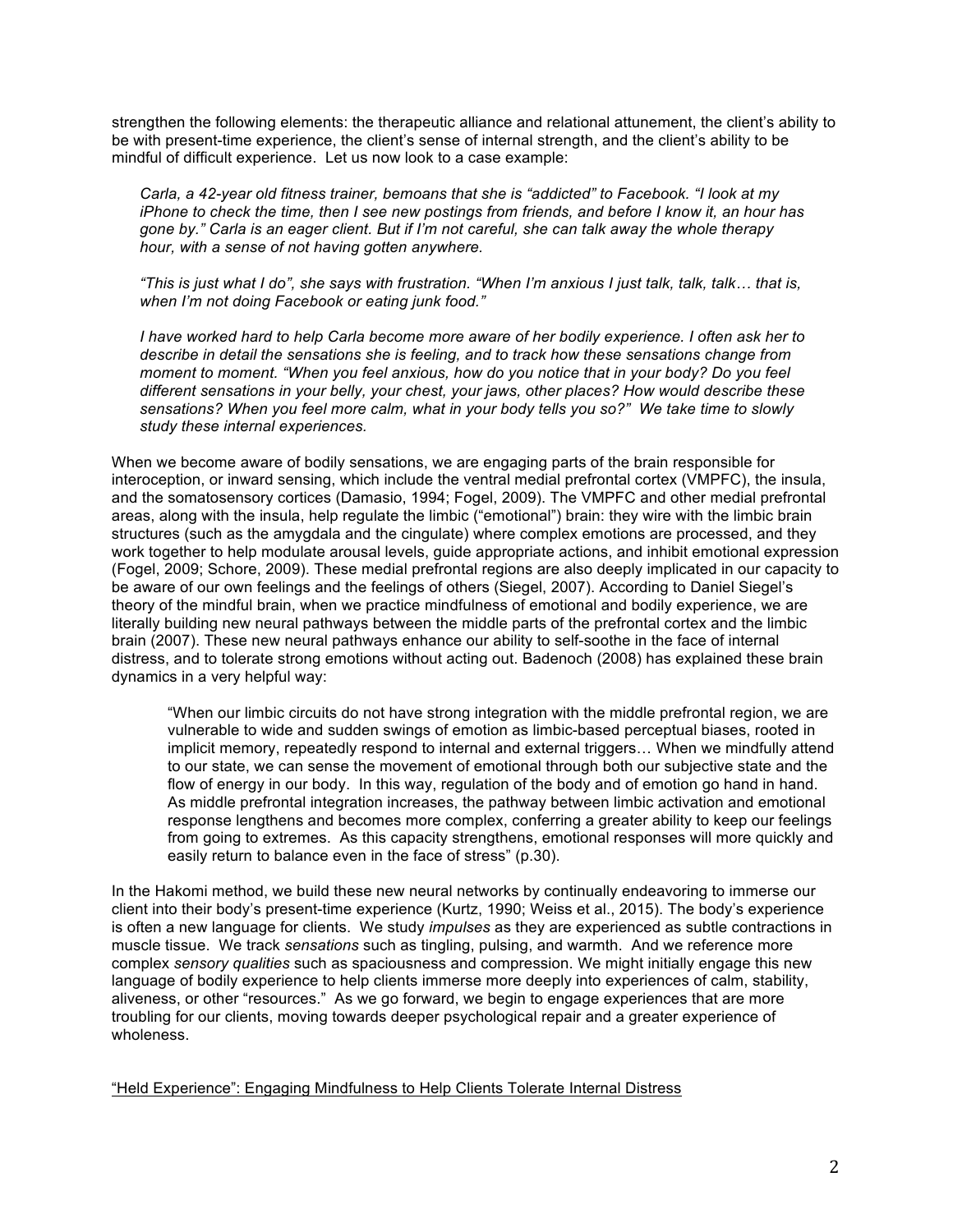*Last month Carla took a vacation in the mountains where she had no on-line access. She came back glowing. "I realized I don't need my iPhone to be happy; I'm actually happier without it." But this week, now back in her normal life, the old "addictions" have returned.*

*"I realize now that I turn to my iPhone, or to my refrigerator, when I have feelings I don't want to deal with, when I'm scared because my daughter or husband is angry with me." She tells me more about how both her mother and older brother often hit her, and how she freezes up inside when she feels anger directed towards her.*

Talk therapy can bring us this far — to a general historical understanding of the origins of anxieties and behavioral patterns. But this understanding happens mainly in the "thinking brain", the analytical and conceptual processing centers which do not directly bridge with the "emotional brain" centers—the limbic structures and the upper brainstem (Schore, 2009; McGilchrist, 2009; Panksepp, 2012). So although Carla knows her daughter is not actually a threat to her, Carla's emotional brain will react as if there is a real danger. Our clients will usually act out in some way to alleviate the distress, or to distract from it. It's as if the nervous system is organized around a *prime directive*: "Avoid this distressing experience at all cost!"

The emotional brain takes in experiences, not conceptualizations. Cognitive understanding, by itself, does not give our clients what they actually need: an experience of being able to tolerate the underlying distress.

Of course, helping our clients engage the underlying distress is not an easy task. Our clients have spent (as have we!) much of their lives protecting against this distress. So a good deal of trust in the therapeutic relationship is needed. And, we have to build on our clients' successes little by little, learning how to open to internal experience from mundane annoyances to the deeper core wounds. Mindfulness-centered approaches give us powerful routes to access the underlying feelings in ways that are safe and effective, by engaging the medial prefrontal areas, the insula, and other brain areas which relay information down into the emotional brain (Fogel, 2009; Cozolino, 2006).

*In the past, Carla would become quite upset when talking about her childhood experience. "I just feel so broken inside when I think about this," she would often say, going into a familiar, hopeless place. For many sessions I have sat with Carla through her despair, inviting mindfulness only sparingly, usually towards the end of the session. But today, something is different. Carla seems less compelled into hopelessness. She seems more mentally alert and physically aligned along the centerline of her body.*

*I invite Carla to notice her current posture. "It seems like you are more aligned right now. Do you know what I mean by that?"*

*"Yes, I can feel my back is straighter, without my efforting to make it so. And my shoulders are more relaxed." Carla's voice sounds deeper and more settled as she describes how she now feels in her body. She also feels to me more relationally present, and more solid.*

*"Great, let's stay with this experience and notice more about it."*

When a client experiences a greater sense of *cohesiveness* (that is, a somatic /emotional experience of being connected to oneself), I do everything I can to *immerse* the client in this new experience. Why? First, because it is these moments that the client is actually experiencing a new sense of self; for example, a self that can be alert and strong in the face of challenges. By bringing an extended mindfulness to the new cohesive experience it becomes more available to the client as a place to which they can return. In the words of neuropsychologist Rick Hanson (2009), "The longer something [positive] is held in awareness and the more emotionally stimulating it is, the more neurons that fire and thus wire together, and the stronger the trace in memory" (p.69).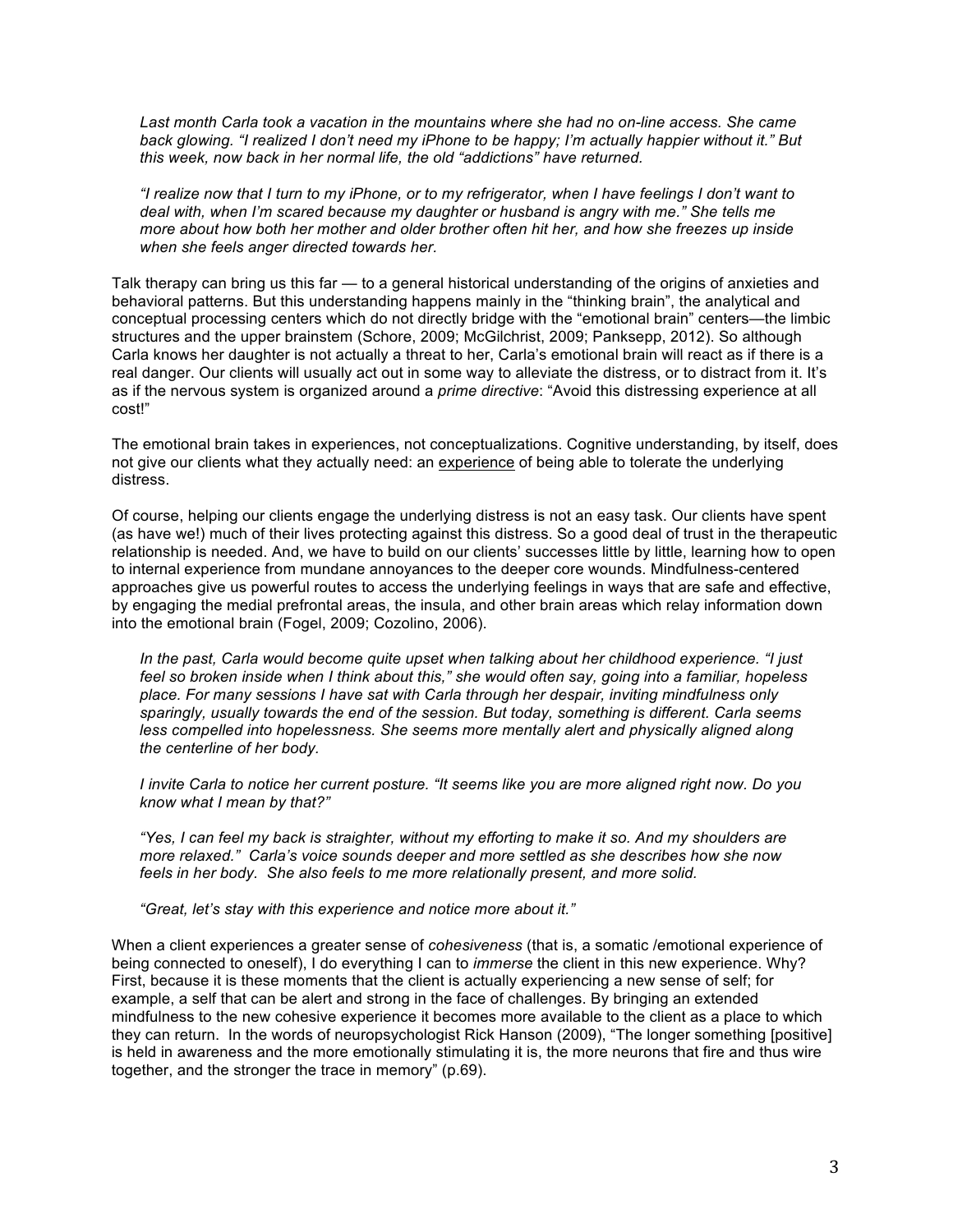The second reason to immerse the client in the new, more cohesive experience is to build resilience as we move towards facing the underlying distress. Diana Fosha (2009) has described these more cohesive experiences as "positive somatic/affective markers" which "tell us that the transformational process is on track" (p.178) and give the client "the sense that even intense emotions are welcome and can be dyadically handled" (p.185). The client starts to trust the therapeutic process: more cohesiveness leads to a greater ability to tolerate difficult internal experience, which leads to greater cohesiveness. Along the way, the client can experience herself as stronger, clearer, and more alive.

*After a while, I ask Carla if she wants to stay even longer with the cohesive state, or to return to the challenging experience of her daughter and husband being angry with her. She is curious to return to the challenging experience. I ask her to notice what she feels in her body when she imagines one of them angry with her.*

*"There's a churning in my gut, and a tightness in my chest."*

*I invite her to stay with the sensations. "Just let yourself notice the churning and the tightness, bringing a gentle awareness around the sensations… Let me know what you become aware of."*

*"The churning has a reddish color, but it seems to slow down as I pay attention to it. The tightness in my chest is hard to stay with. My breath gets tight... I can definitely feel that impulse to eat, or to look at my iPhone. I know that's what I did last week when my daughter was upset about what we were eating for dinner…" Carla launches from one story into another, from her daughter's outbursts when she doesn't get what she wants, to her husband's disparaging comments, to all the cheese she ate immediately afterwards.*

This is challenging work. Many clients, like Carla, will launch into stories when they get closer to the actual somatic distress. The therapist must gauge (1) the client's need to self-regulate in a familiar way (by going into a more cognitive mode), (2) the value that the stories may have for the therapeutic process, and (3) the client's possible readiness to go beyond the stories and deeper into the distressing or resourcing experience. When there is an opening to do so, we are looking to move into this  $3^{10}$  option, so as to bring more and more of the client's internal world into "Held Experience". I use the term "Held Experience" to refer to a therapeutic event consisting of two simultaneous elements: the therapist's holding a deeply empathic presence for the client's distressing affective experience, and the client's witnessing this same experience, at the somatic and affective levels, in a state of mindfulness. I also use the term "Held Experience" to describe a client's internalized capacity to be deeply compassionate and mindful of formerly distressing experience.

*I decide to gently steer Carla back to her experience. "Carla", I ask, "can you tell me what you are feeling in your body now, if you tune back in?"*

The body is rich with experience that rests often just below the level of consciousness.

*She pauses for a while, and almost seems surprised by what she finds. "I'm starting to feel more OK with the churning sensation, and the tightness is not as bad."*

*I notice that Carla's legs, which had been very still, are now moving. "Notice what's happening in your legs and feet", I suggest.*

*"My legs feel energy in them, like they want to move…" she says. "They want to step out… I see myself in the house I grew up in, with my angry mom there, and I want to step out the door." I invite Carla to slowly imagine this movement towards the door, noticing each step, her hand turning the doorknob, and each detail of what happens*.

Peter Levine (2010), the founder of the Somatic Experiencing method, has emphasized the importance of completing self-protective responses, especially those that were truncated during traumatic events or recurring developmental traumas [see also Ogden et al. (2006)]. If walking away from an abusive mother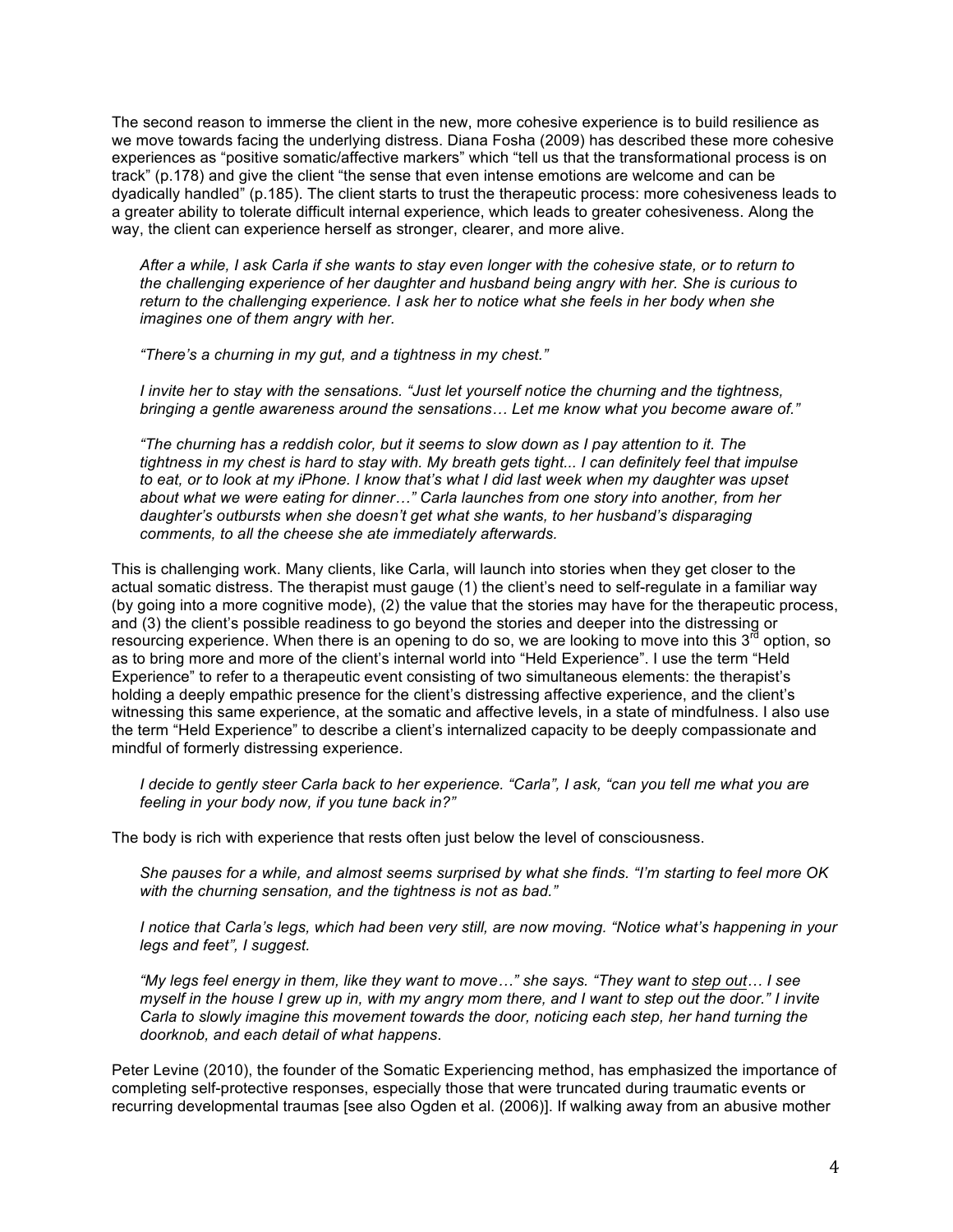is something a client never actually got to do in real life, then having the experience of doing it now will be critical for trauma resolution. What is essential is that the new experience must include mindfulness of the physical sensations, impulses, images, and movements that go with it. The new experience ("I can protect myself", for example) can then become a template for a new way of being in the world.

*"This feels good", she says emphatically. "It's like I'm doing something I never was able to do. As a child I just sat there and took the yelling, the hitting. But now I am walking away." I invite Carla to stay with this as long as she can. She reports different sensations in her chest and belly. "I'm breathing more easily… and the churning sensation is less, much less."*

In these moments both the client and the therapist experience a palpable sense of spaciousness. We are reaping the harvest that comes "holding" an experience that in the past was only feared and run from. We have brought distressing experience into "Held Experience", and along the way, we have discovered new capacities for self-protection and self-awareness. Usually I will invite the client to "hang out" with this new sense of herself for a while. But I also want to make sure to leave time before the end of the session to return to the life challenge at hand, to see what has shifted.

#### Working Towards Core-Level Material

*I invite Carla to imagine her daughter, angry again. To my surprise, she withdraws, curling her spine and tucking her hands between her legs. "Something just happened", I say gently.*

*"I feel an impulse to hit my daughter," she says uncomfortably. "I would never do that, of course…"* 

The process of psychological growth is unpredictable. Here I thought that we had just completed a nice segment of work… then all of a sudden we are finding ourselves deep in a new process, now working with a potentially violent impulse. It seems to make sense in retrospect — Carla has built enough cohesiveness that she is ready to move into another challenging area — but in the moment, it can feel quite disorienting. In the Hakomi method we teach that the therapist must be able to "turn on a dime", to let go of any agendas or expectations and follow the organic unfolding of the client's process.

*I say, "I know you wouldn't actually hit your daughter, but would you be willing to allow this impulse to be here, and to just notice how you know it is here--where you feel it in your body?"* 

*Carla turns her attention to the impulse to hit. She describes an energy building in her heart area, "like a fist that will strike out". We stay with this image, and I invite her to see the color of the fist, the size, and other details about it. More than anything else, I am communicating a nonjudgmental openness to Carla's experience.*

*Another shift happens: Tears well up in Carla's eyes. "It's like I can feel the grief that is underneath that intensity in my heart… All those times that I couldn't do anything to protect myself..."*

*We stay with the grief, making room for the sensations that go with it. Her body undulates ever so slightly, as if allowing energy that had been stuck to pass through her. The grief has arrived on its own: We are following a natural unfolding that is generated from inside the client rather than by the therapist.* 

Here we have begun to discover Carla's core-level material: the early experiences of helplessness and lack of parental attunement that underlie her difficulties in self-regulation. In future sessions we will continue to open these doors. In this session, as is often the case, the arrival of grief is an indicator of profound transformation. For Carla, grief had been hidden beneath her anger, which itself was blocked by anxiety and acting out behaviors. The grief, like the other emotional states we have worked with, has now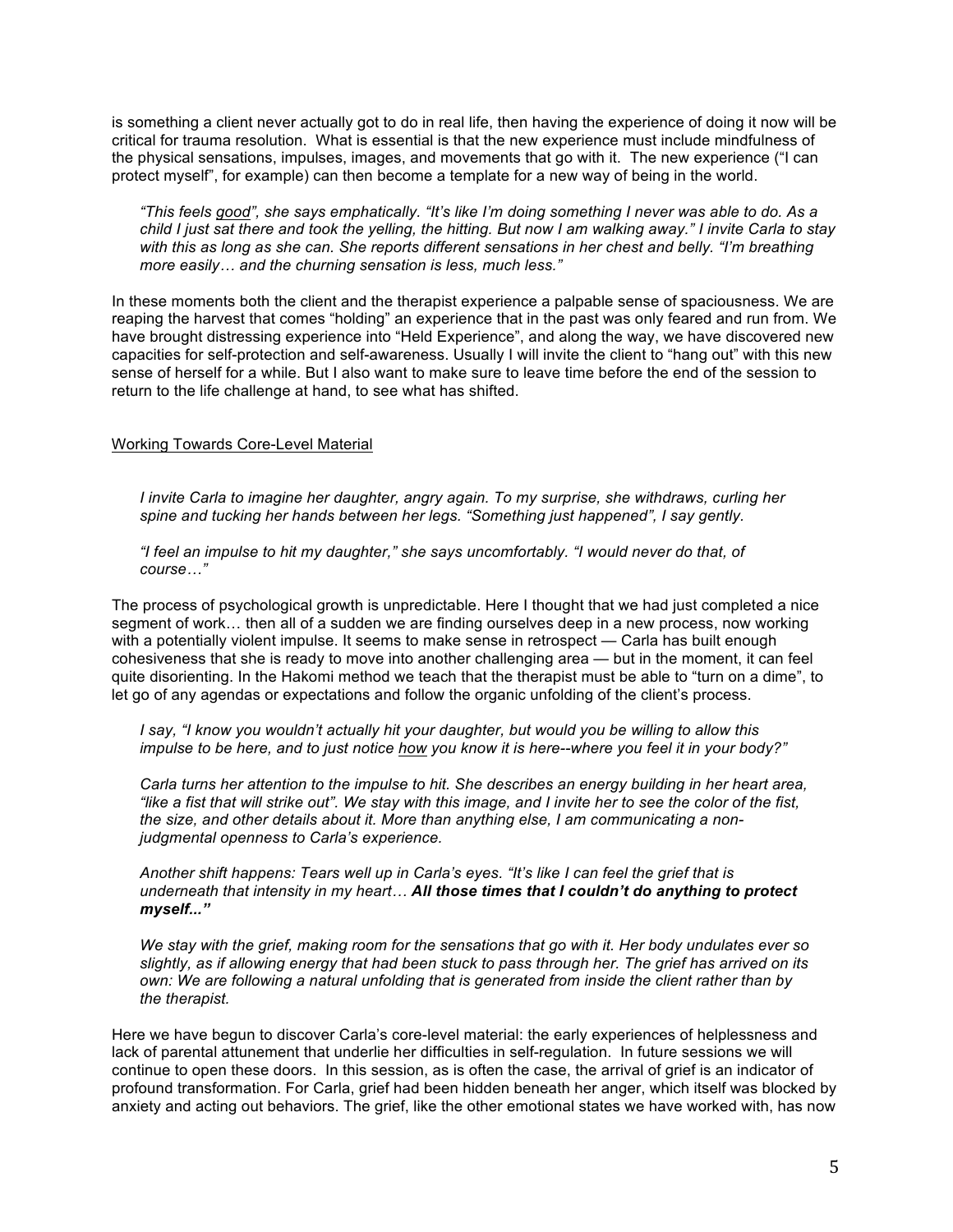been brought into "Held Experience." In other words, her grief is now something she can *hold*. I like to think of this in neuroscience terms: We are supporting the growth of new linkages between the limbic brain and the middle areas of the prefrontal cortex (Siegel, 2007), which can now better regulate and contain the affective state of grief.

*Carla shifts gears and remarks, unexpectedly, "I can now see that the iPhone isn't an 'addiction' after all; it's a compulsion." She says this with a notable sense of clarity.*

I don't necessarily understand Carla's use of the terms "addiction" and "compulsion", but I think what she means is that her need to use the iPhone is not as entrenched as she used to believe. As Carla's nervous system builds more capacity to hold the underlying grief, the whole defensive structure changes. The anger that was so locked in begins to shift, the anxiety diminishes, and the problematic behaviors no longer have the same grip on her.

*I invite Carla to imagine the impulse to reach for her iPhone, this time making room for any feelings, such as anger or sadness, if they show up.*

*"When I let myself just notice my sadness, I realize I don't want the iPhone. I don't want the junk food either… I just want to know that I'm OK… And I feel OK… right now. "*

As you might expect, I next invite Carla to immerse into the sense of OKness — how she feels this in her body, and what happens as she stays with the sense of OKness. This time I will also add a relational piece. In the integrative phase of a session, the therapist can engage the client relationally both as another way of making the experience real for the client, and as a way of affirming the new sense of identity that emerges from the transformative experience.

*"You know", I say, "it feels really good to witness you in this place. I feel a profound sense of ease… and it feels very sweet." We exchange relaxed smiles, and then confirm our schedule for the next few sessions.*

This article has attempted to illustrate how mindfulness can be used in psychotherapy, in combination with the therapist's relational attunement, to remediate early developmental wounding. We can use mindfulness not only to disengage from habitual reactivity patterns and build general resilience, but also to guide clients into and through the unconscious organizing patterns that underlie their distress. By bringing more internal experience into "Held Experience", clients learn to hold their deepest wounding with compassion and clarity, and to identify defensive patterns as *possible* but not *necessary* responses. This work can be highly effective, energizing, and rewarding, both for client and therapist.

#### **References:**

- Badenoch, B (2008). *Being a brain-wise therapist: A practical guide to interpersonal neurobiology.* New York: Norton.
- Cozolino, L. (2006). *The neuroscience of human relationships: Attachment and the developing brain.* New York: Norton.
- Damasio, A. (1994). *Descartes' error: Emotion, reason, and the human brain*. New York: Putnam.
- Fogel, A. (2009). *The psychophysiology of self-awareness: Rediscovering the lost art of body sense.* New York: Norton.
- Fosha, D. (2009). Emotion and recognition at work: Energy, vitality, pleasure, truth, desire & the emergent phenomenology of transformational experience. In *D.* Fosha, D. Siegel, and M.F. Solomon (Eds.), *The healing power of emotion: affective neuroscience, development, & clinical*